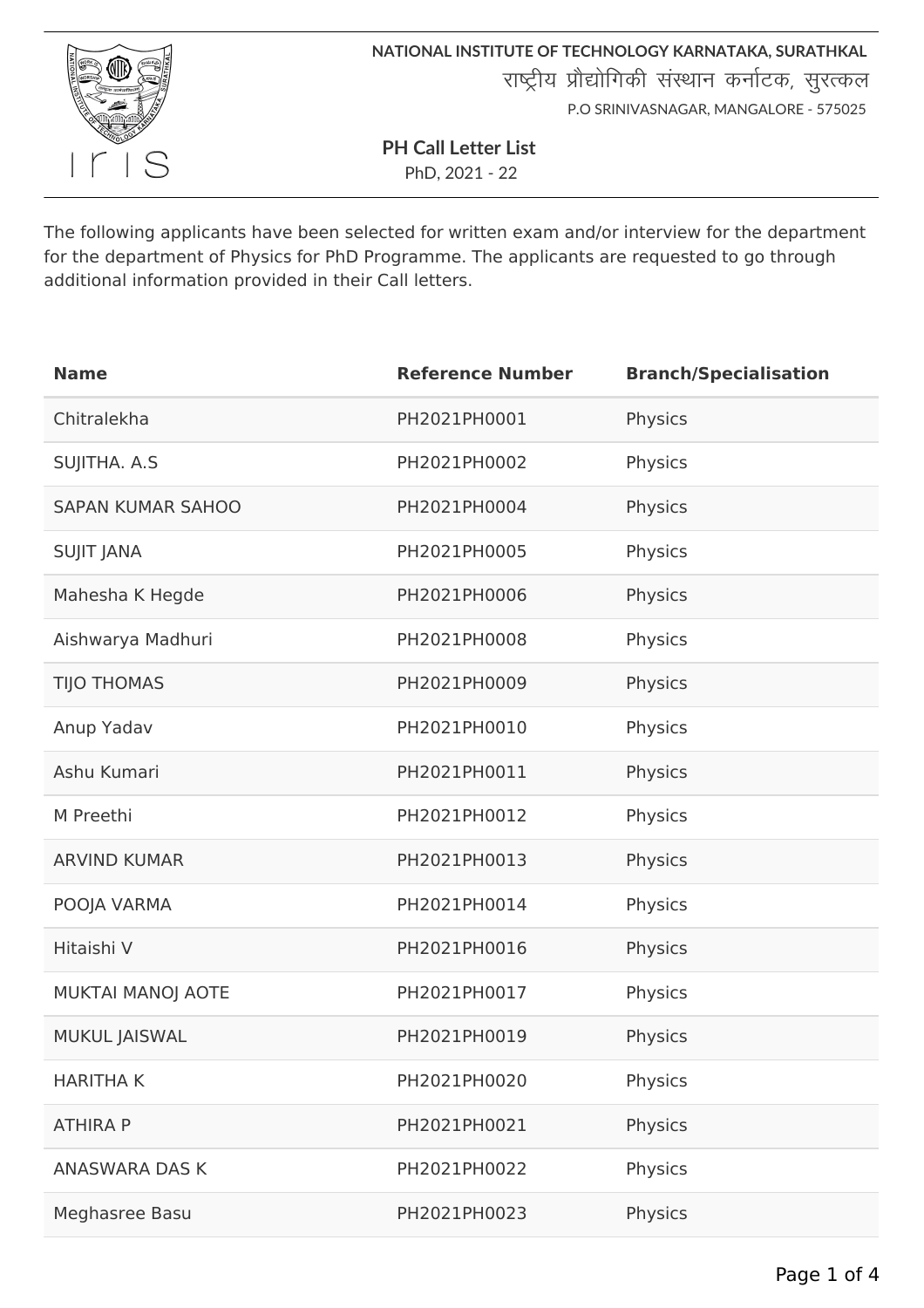

**NATIONAL INSTITUTE OF TECHNOLOGY KARNATAKA, SURATHKAL**

राष्ट्रीय प्रौद्योगिकी संस्थान कर्नाटक, सुरत्कल

P.O SRINIVASNAGAR, MANGALORE - 575025

## **PH Call Letter List**

PhD, 2021 - 22

| AJIN I<br><b>Name</b>        | PH2021PH0024<br>Reference Number | <b>Physics</b><br><b>Branch/Specialisation</b> |
|------------------------------|----------------------------------|------------------------------------------------|
| NAKUL JAYANT UPADHYAY        | PH2021PH0025                     | Physics                                        |
| Shilpa Patra                 | PH2021PH0026                     | Physics                                        |
| <b>RENNA SHAKIR</b>          | PH2021PH0027                     | Physics                                        |
| shubham                      | PH2021PH0028                     | Physics                                        |
| <b>ROSHNAK</b>               | PH2021PH0030                     | Physics                                        |
| Sudatta Giri                 | PH2021PH0031                     | Physics                                        |
| Thongam Ningthouba Singh     | PH2021PH0032                     | Physics                                        |
| <b>SOMITA DHAL</b>           | PH2021PH0036                     | Physics                                        |
| Arijit Das                   | PH2021PH0037                     | Physics                                        |
| <b>AJAY KUMAR</b>            | PH2021PH0038                     | Physics                                        |
| PAYAL PRIYADARSHINI PRADHAN  | PH2021PH0039                     | Physics                                        |
| <b>KEERTHANA U</b>           | PH2021PH0040                     | Physics                                        |
| Rashmi I                     | PH2021PH0041                     | Physics                                        |
| Solanki Divyesh Narendrabhai | PH2021PH0043                     | Physics                                        |
| Kirti                        | PH2021PH0044                     | Physics                                        |
| Haris Khan                   | PH2021PH0045                     | Physics                                        |
| <b>VARSHA SHARMA</b>         | PH2021PH0046                     | Physics                                        |
| Praveen Kumar Dubey          | PH2021PH0047                     | Physics                                        |
| <b>SASHIKANTA BARIK</b>      | PH2021PH0049                     | Physics                                        |
| SHWETA PRAKASH JAGTAP        | PH2021PH0050                     | Physics                                        |
| Cinumon K V                  | PH2021PH0051                     | Physics                                        |
| <b>DEBOJYOTI MONDAL</b>      | PH2021PH0056                     | Physics                                        |
| rohit                        | PH2021PH0057                     | Physics                                        |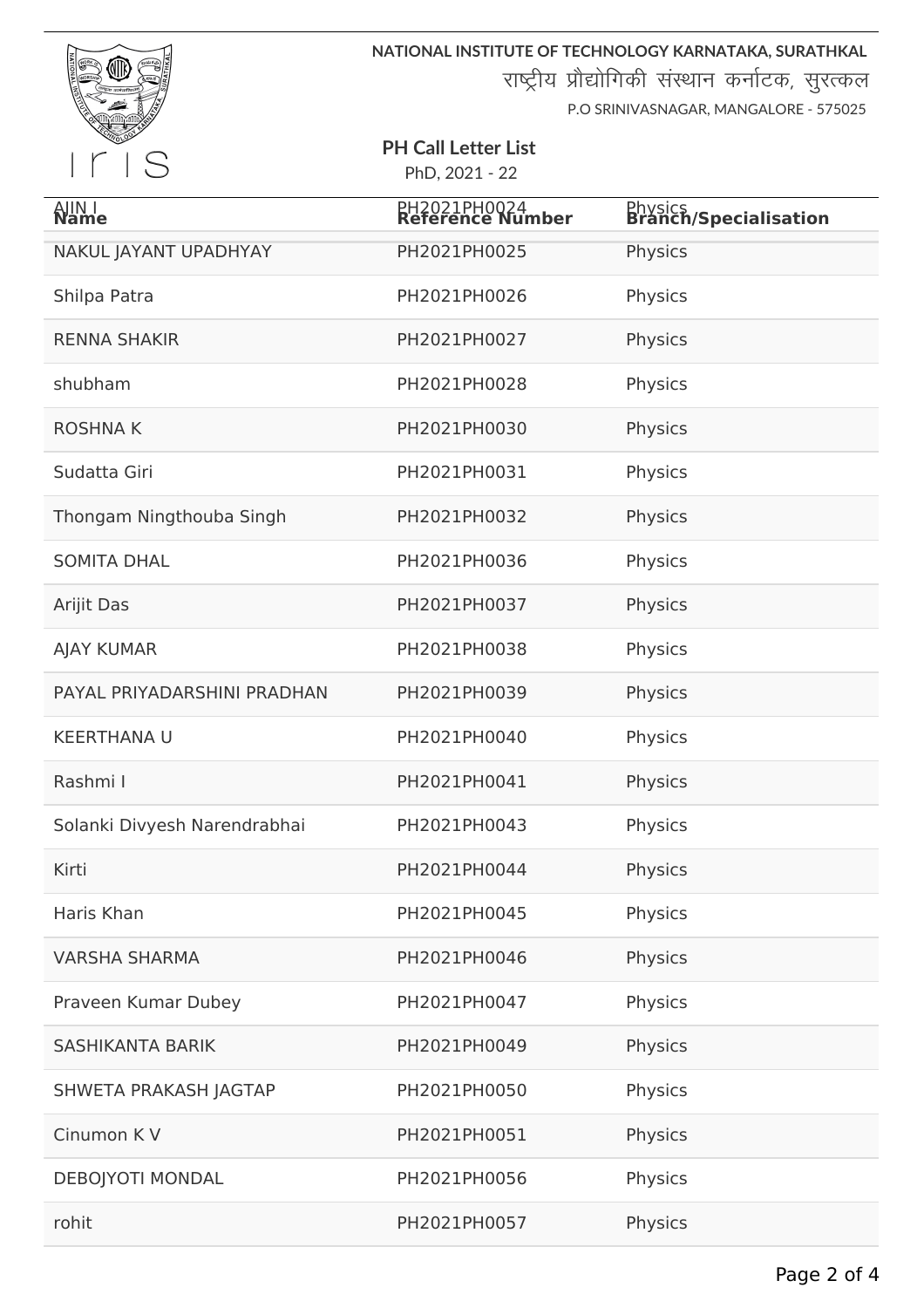

**NATIONAL INSTITUTE OF TECHNOLOGY KARNATAKA, SURATHKAL**

राष्ट्रीय प्रौद्योगिकी संस्थान कर्नाटक, सुरत्कल

P.O SRINIVASNAGAR, MANGALORE - 575025

## **PH Call Letter List** PhD, 2021 - 22

| Tapender<br><b>Name</b>     | PH2021PH0058<br>Reference Number | <b>Physics</b><br><b>Branch/Specialisation</b> |
|-----------------------------|----------------------------------|------------------------------------------------|
| <b>SADHANA MATTH</b>        | PH2021PH0059                     | Physics                                        |
| Priyanka Sunil Mahalle      | PH2021PH0061                     | Physics                                        |
| <b>SNIGDHA PATRA</b>        | PH2021PH0062                     | Physics                                        |
| Meenu Rani                  | PH2021PH0065                     | Physics                                        |
| <b>TOPESWAR MEHER</b>       | PH2021PH0066                     | Physics                                        |
| <b>VELPULA MAHESH</b>       | PH2021PH0067                     | Physics                                        |
| Mayank Tiwari               | PH2021PH0068                     | Physics                                        |
| MUHAMMAD PANACHIKKOOL       | PH2021PH0069                     | Physics                                        |
| <b>ABHIJITH Y ANAND</b>     | PH2021PH0070                     | Physics                                        |
| <b>VEENA C P</b>            | PH2021PH0071                     | Physics                                        |
| Vaibhav Yadav               | PH2021PH0072                     | Physics                                        |
| <b>GANGA R NAIR</b>         | PH2021PH0073                     | Physics                                        |
| Jaswinder Singh             | PH2021PH0075                     | Physics                                        |
| Javed Akhtar                | PH2021PH0076                     | Physics                                        |
| <b>SRUTHIN</b>              | PH2021PH0078                     | Physics                                        |
| <b>AATHIRA K P</b>          | PH2021PH0079                     | Physics                                        |
| <b>NISA ARA</b>             | PH2021PH0080                     | Physics                                        |
| Sushree bedamati            | PH2021PH0081                     | Physics                                        |
| <b>SUNILKUMAR V</b>         | PH2021PH0082                     | Physics                                        |
| <b>AKSHAY PRAKASH HEGDE</b> | PH2021PH0084                     | Physics                                        |
| Vasundhara Raghuvanshi      | PH2021PH0085                     | Physics                                        |
| <b>SANKETA JENA</b>         | PH2021PH0087                     | Physics                                        |
| Swati Deshwal               | PH2021PH0088                     | Physics                                        |